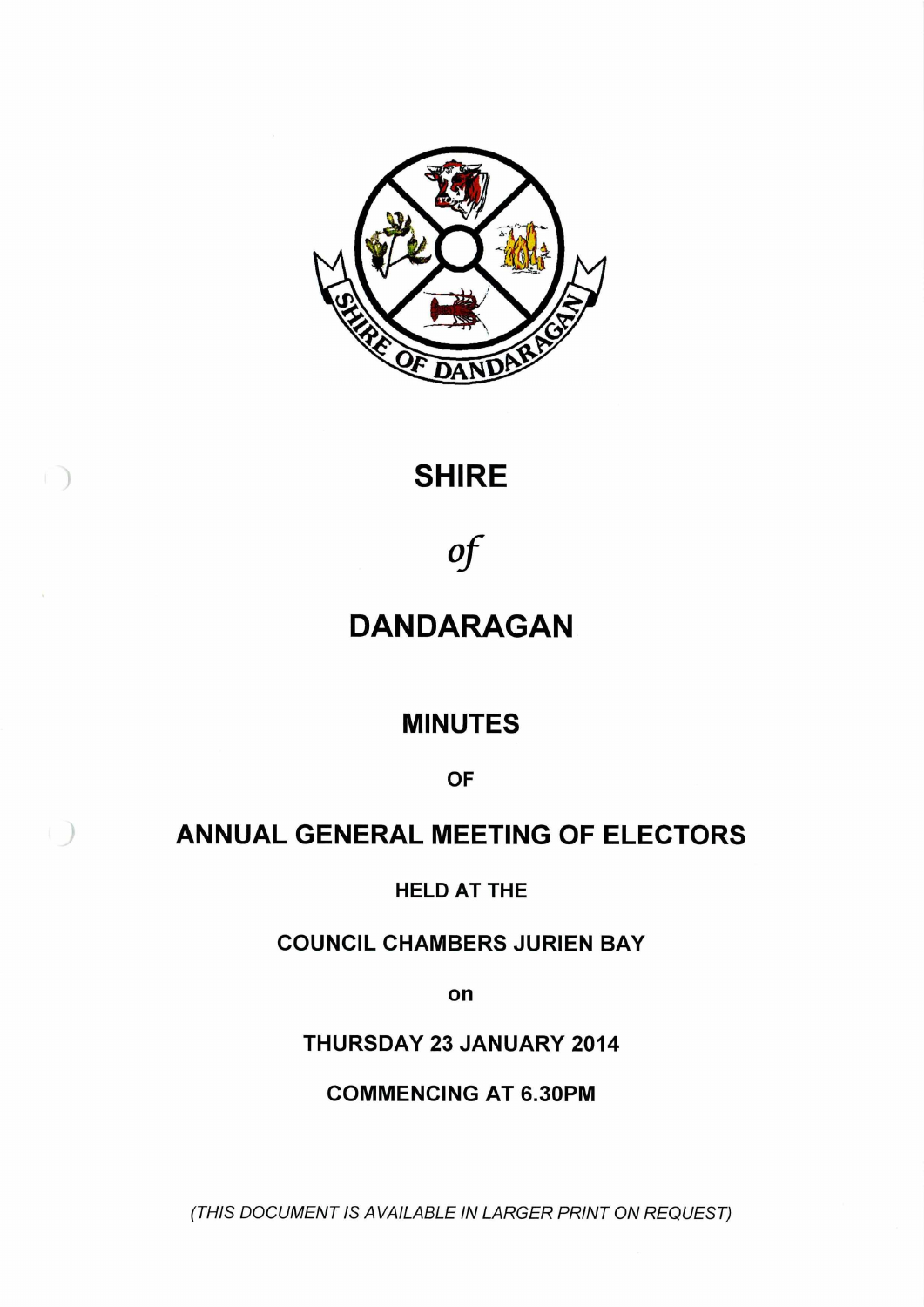# **Table of Contents**

| 3. |     |                                                    |  |
|----|-----|----------------------------------------------------|--|
|    |     |                                                    |  |
|    | 41  | ANNUAL GENERAL MEETING OF ELECTORS HELD 19 JANUARY |  |
| 5. |     |                                                    |  |
| 6. |     |                                                    |  |
|    | 6.1 |                                                    |  |
|    | 6.2 | PUBLIC LIABILITY INSURANCE FOR PUBLIC FUNCTIONS 2  |  |
|    | 6.3 | STRATEGIC FIREBREAKS AROUND CERVANTES TOWNSITE2    |  |
|    | 6.4 |                                                    |  |
|    | 6.5 | VEGETATION MANAGEMENT PLAN FOR FIREBREAKS3         |  |
|    | 6.6 |                                                    |  |
|    | 6.7 |                                                    |  |
|    |     |                                                    |  |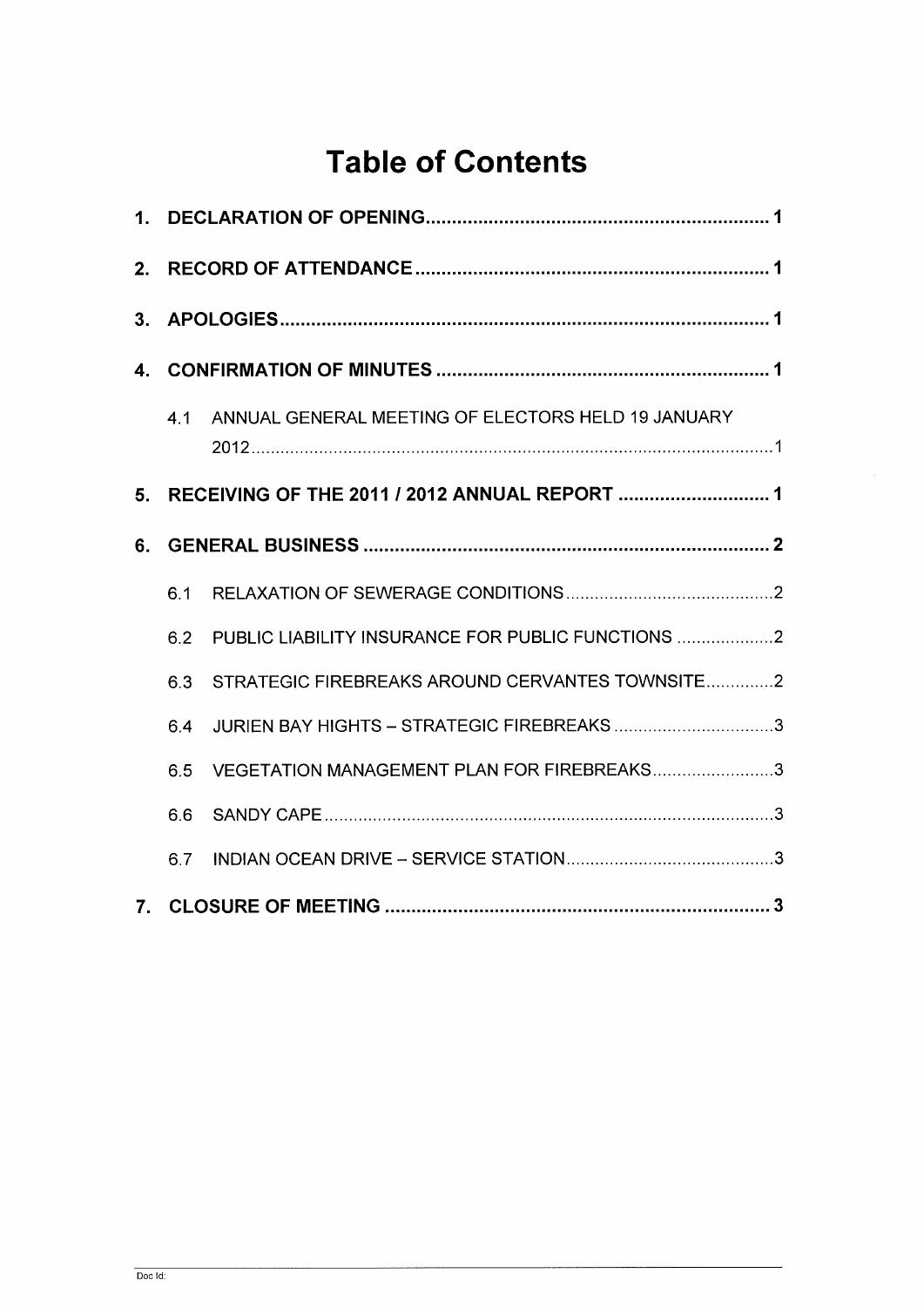## <span id="page-2-0"></span>**1. DECLARATION OF OPENING**

The President declared the meeting open at 6.04pm.

## <span id="page-2-1"></span>**2. RECORD OF ATTENDANCE**

#### **Councillors:**

Councillor S Love (President)<br>
Councillor L Short (Deputy Pre Councillor M Russell Councillor W Gibson Councillor K McGlew Councillor M Sheppard Councillor T Bailey Councillor D Kent

(Deputy President)

## **Staff:**

| Mr T Nottle  | (Chief Executive Officer)              |
|--------------|----------------------------------------|
| Mr I Rennie  | (Deputy Chief Executive Officer)       |
| Mr D Chidlow | (Manager Planning)                     |
| Mr S Clayton | (Manager Corporate Services)           |
| Mr R Pepper  | (Manager Technical Services and Works) |

#### **Electors / members of the public:**

Yvonne Caddy, Sandra Randall, George Mostart, Neville Williams, John Astill, Nicole Reichelt

### <span id="page-2-2"></span>**3. APOLOGIES**

Nil

## <span id="page-2-3"></span>**4. CONFIRMATION OF MINUTES**

**4.1 ANNUAL GENERAL MEETING OF ELECTORS HELD 19 JANUARY 2012**

**Moved Cr Gibson, seconded Cr Short That the minutes of the Annual General Meeting of Electors held on 19 January 2012 as circulated be confirmed as a true and correct record.**

**CARRIED**

## <span id="page-2-4"></span>**5. RECEIVING OF THE 2011 / 2012 ANNUAL REPORT**

The annual report incorporated the following: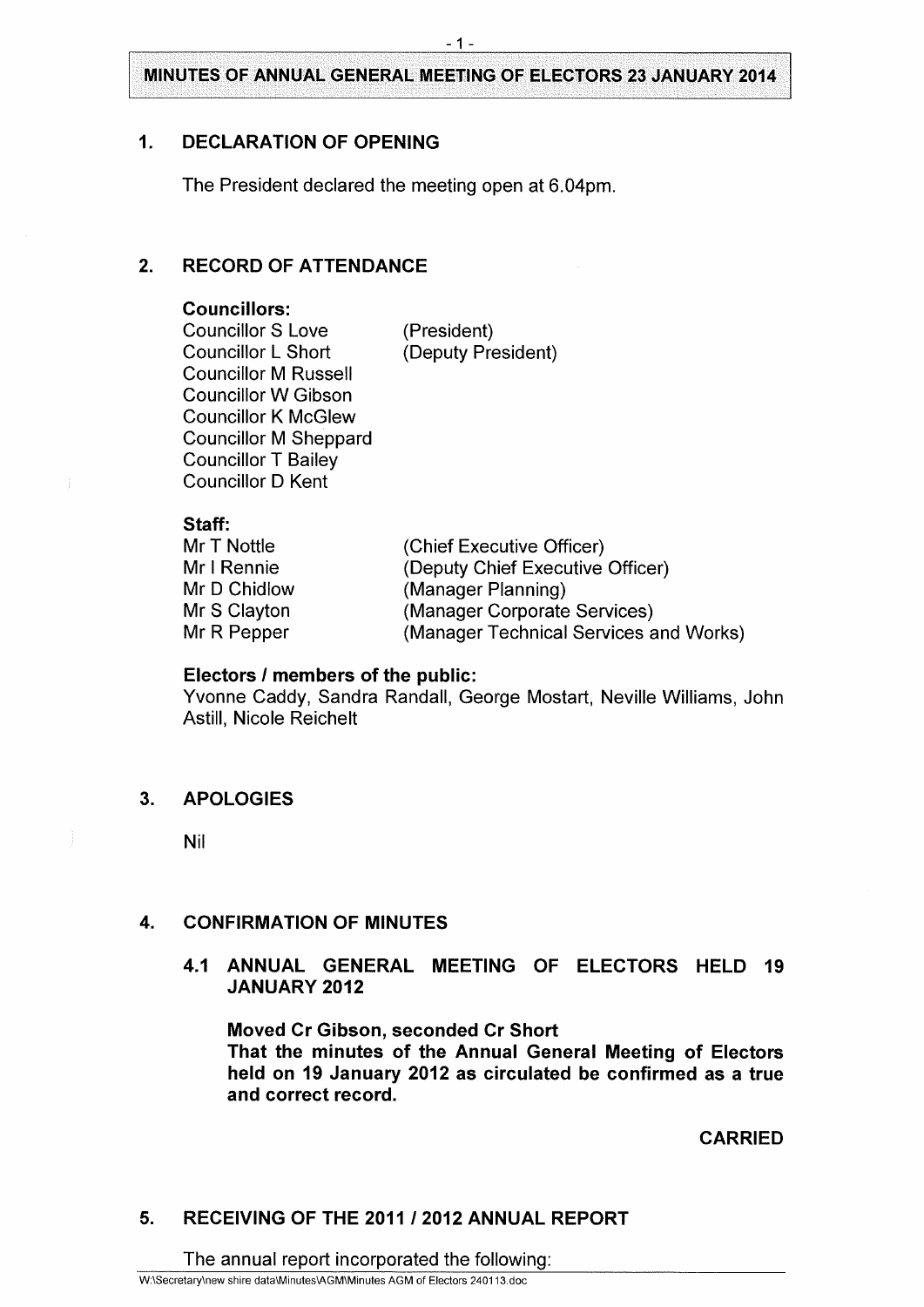- President's Report
- Chief Executive Officer's Report
- Deputy Chief Executive Officer's Report
- Works and Services Report
- Financial Report
- Building Services Report
- Community Emergency Services Report
- Community Development Report
- Disability Services Report
- <sup>&</sup>gt; Auditor's Report
- Annual Financial Statements

## **Moved Cr Russell, seconded Mr Astill That the annual report for the year 2011 / 2012 as presented be received.**

**CARRIED**

## <span id="page-3-1"></span><span id="page-3-0"></span>**6. GENERAL BUSINESS**

## **6.1 RELAXATION OF SEWERAGE CONDITIONS**

- Q. *Has Council changed its policy and relaxed the condition on development of applying sewer conditions to a development?*
- A. Council has allowed a degree of flexibility but the country sewer policy is still a requirement in regard to subdivisions and development. There has been no improvement in regard to the situation of backlog sewerage.

### <span id="page-3-2"></span>**6.2 PUBLIC LIABILITY INSURANCE FOR PUBLIC FUNCTIONS**

- Q. *Can Council outline its position in regard to purchase of insurance for public liability at community organised functions?*
- A. Most groups organise their own public liability insurance however, Staff will investigate and report further to the Cervantes Ratepayers and Progress Association.

## <span id="page-3-3"></span>**6.3 STRATEGIC FIREBREAKS AROUND CERVANTES TOWNSITE**

- Q. *Can Council outline its work undertaken in regard to the installation of strategic firebreaks around the Cervantes townsite?*
- A. The Community Emergency Services Coordinator will contact Mr Astill direct and outline the current position in regard to Strategic Firebreaks.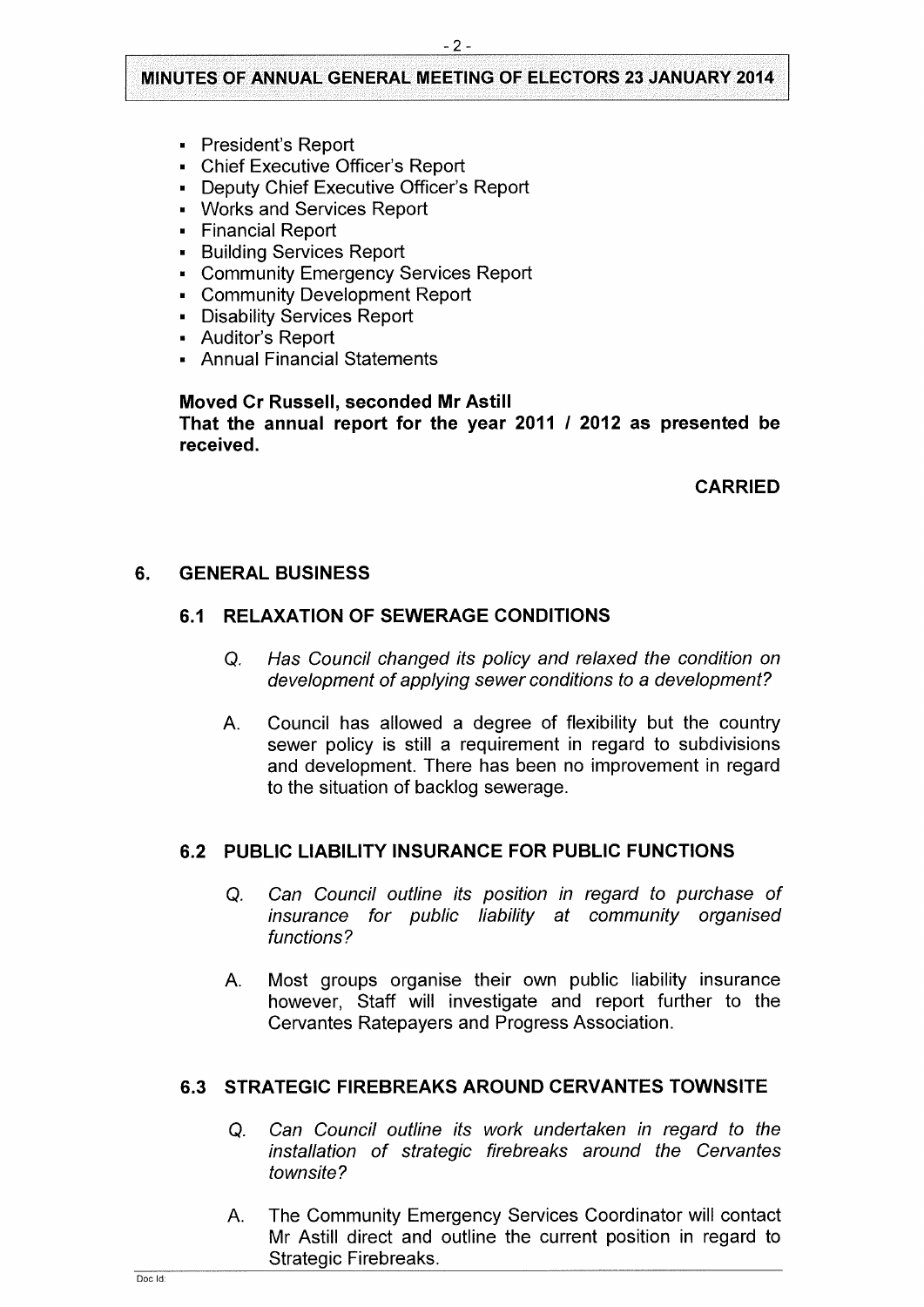## <span id="page-4-0"></span>**6.4 JURIEN BAY HEIGHTS - STRATEGIC FIREBREAKS**

- Q. *Discussions took place in regard to Strategic Firebreaks and means of escape from the Jurien Bay Heights subdivision if a bushfire* was *approaching.*
- A. The fire gates would be open whenever fires occur and relevant individuals have keys for this to take place. Canover Road can be used as an escape to the east and more recently, Council has set up the Canover Road Bushfire Brigade.

#### <span id="page-4-1"></span>**6.5 VEGETATION MANAGEMENT PLAN FOR FIREBREAKS**

- Q. *Can Council outline issues relating to vegetation management by the installation of firebreaks?*
- A. This issue of firebreaks in crown land is a state wide issue and the Department of Environment and Conservation are the relevant authority.

#### <span id="page-4-2"></span>**6.6 SANDY CAPE**

- Q. *A question of whether the camping at Sandy Cape had been successful* was *raised and whether Council had a position in regard to bush camping.*
- A. Council has no firm plans for the expansion of camping at Sandy Cape and Council is continually monitoring this situation.

## <span id="page-4-3"></span>**6.7 INDIAN OCEAN DRIVE - SERVICE STATION**

- Q. *Can Council give an update in regard to the matter of the provision of a service station on Indian Ocean Drive?*
- A. Approval for the service station that was proposed to be located on Indian Ocean Drive was refused by the Hon Minister for Planning. He has established a working group to look at the overall planning for Indian Ocean Drive from the Shire of Gingin to the Shire of Irwin. Matters such as the provision of a service station, toilet facilities and information bays will be addressed as part of this process.

## <span id="page-4-4"></span>**7. CLOSURE OF MEETING**

The President closed the meeting at 6.48pm.

Doc Id: